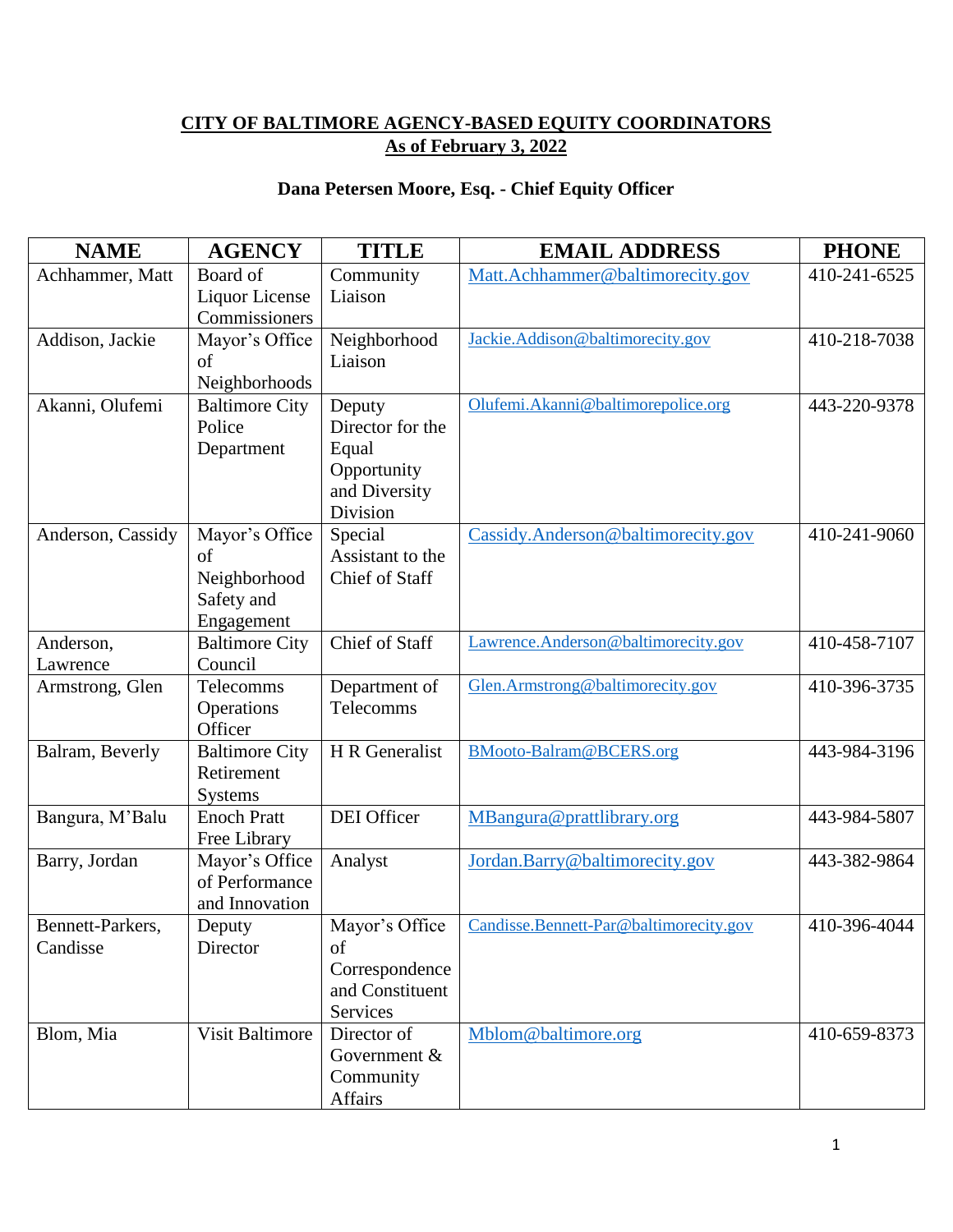| <b>NAME</b>        | <b>AGENCY</b>                        | <b>TITLE</b>            | <b>EMAIL ADDRESS</b>                   | <b>PHONE</b> |
|--------------------|--------------------------------------|-------------------------|----------------------------------------|--------------|
| Bombardier, JP     | <b>Baltimore City</b>                | Deputy                  | JP.Bombardier@maryland.gov             | 443-915-3190 |
|                    | Department of                        | Director of             |                                        |              |
|                    | <b>Social Services</b>               | Performance             |                                        |              |
| Bravve, Elina      | Department of                        | <b>City Planner</b>     | Elina.Bravve@baltimorecity.gov         | 410-396-1453 |
|                    | Planning                             |                         |                                        |              |
| Brinkley, Tonya    | Department of                        | Deputy                  | Tonya.Brinkley@baltimorecity.gov       | 410-396-3865 |
|                    | Human                                | Director                |                                        |              |
|                    | Resources                            |                         |                                        |              |
| Brookover, Ann     | Department of                        | <b>Chief of Grants</b>  | Ann.Haskinsbrookover@baltimorecity.gov | 410-913-2170 |
| Haskins            | Public Works-                        | Management              |                                        |              |
|                    | <b>Grants Office</b>                 |                         |                                        |              |
| Brooks, Yvonne     | Office of the                        | Deputy                  | Yvonne.Brooks@baltimorecity.gov        | 443-984-3690 |
|                    | Inspector<br>General                 | Inspector<br>General    |                                        |              |
| Brown, Yvette      | Office of the                        | Employee $\&$           | Yvette.Brown@baltimorecity.gov         | 410-545-1918 |
|                    | Labor                                | Labor                   |                                        |              |
|                    | Commissioner                         | Relations, Dir.         |                                        |              |
| DelBalso, Joe      | Operations &                         | Mayor's Office          | Joe.DelBalso@baltimorecity.gov         | 410-396-1109 |
|                    | Traffic                              | of Cable &              |                                        | 443-388-6964 |
|                    | Manager                              | Comm's -                |                                        |              |
|                    |                                      | CharmTV                 |                                        |              |
| Durant, Dr. Tracey | <b>Baltimore City</b>                | ED, Office of           | TLDurant@bcps.k12.md.us                | 443-642-4278 |
| L.                 | <b>Public Schools</b>                | Equity                  |                                        |              |
| Fraser, Ros        | Legislative                          | Equity                  | Ros.Fraser@baltimorecity.gov           | 410-396-4730 |
|                    | Reference                            | Coordinator             |                                        |              |
| Fullas, Annie      | Department of                        | Executive               | Annie.Fullas@baltimorecity.gov         | 667-208-0380 |
|                    | General                              | Administrative          |                                        |              |
|                    | Services                             | Manager                 |                                        |              |
| Fury, John         | Board of                             | <b>Zoning Appeals</b>   | John.Fury@baltimorecity.gov            | 410-396-4301 |
|                    | Municipal                            | Officer                 |                                        |              |
|                    | Zoning                               |                         |                                        |              |
|                    | Appeals                              |                         |                                        |              |
| Gaines, Phillip    | Department of<br><b>Public Works</b> | Program<br>Coordinator, | PhillipT.Gaines@baltimorecity.gov      | 443-202-6199 |
|                    |                                      | DPW Office of           |                                        |              |
|                    |                                      | Equity $&$              |                                        |              |
|                    |                                      | Environmental           |                                        |              |
|                    |                                      | Justice                 |                                        |              |
| Galloway, Tereina  | Department of                        | Chief of                | Tereina.Galloway@baltimorecity.gov     | 410-274-3077 |
|                    | Transportation                       | Stakeholder             |                                        |              |
|                    |                                      | Engagement              |                                        |              |
| Garvin,            | Mayor's Office                       | Chief of Staff          | Mackenzie.Garvin@baltimorecity.gov     | 301-672-1270 |
| MacKenzie          | of                                   |                         |                                        |              |
|                    | Employment                           |                         |                                        |              |
|                    | Development                          |                         |                                        |              |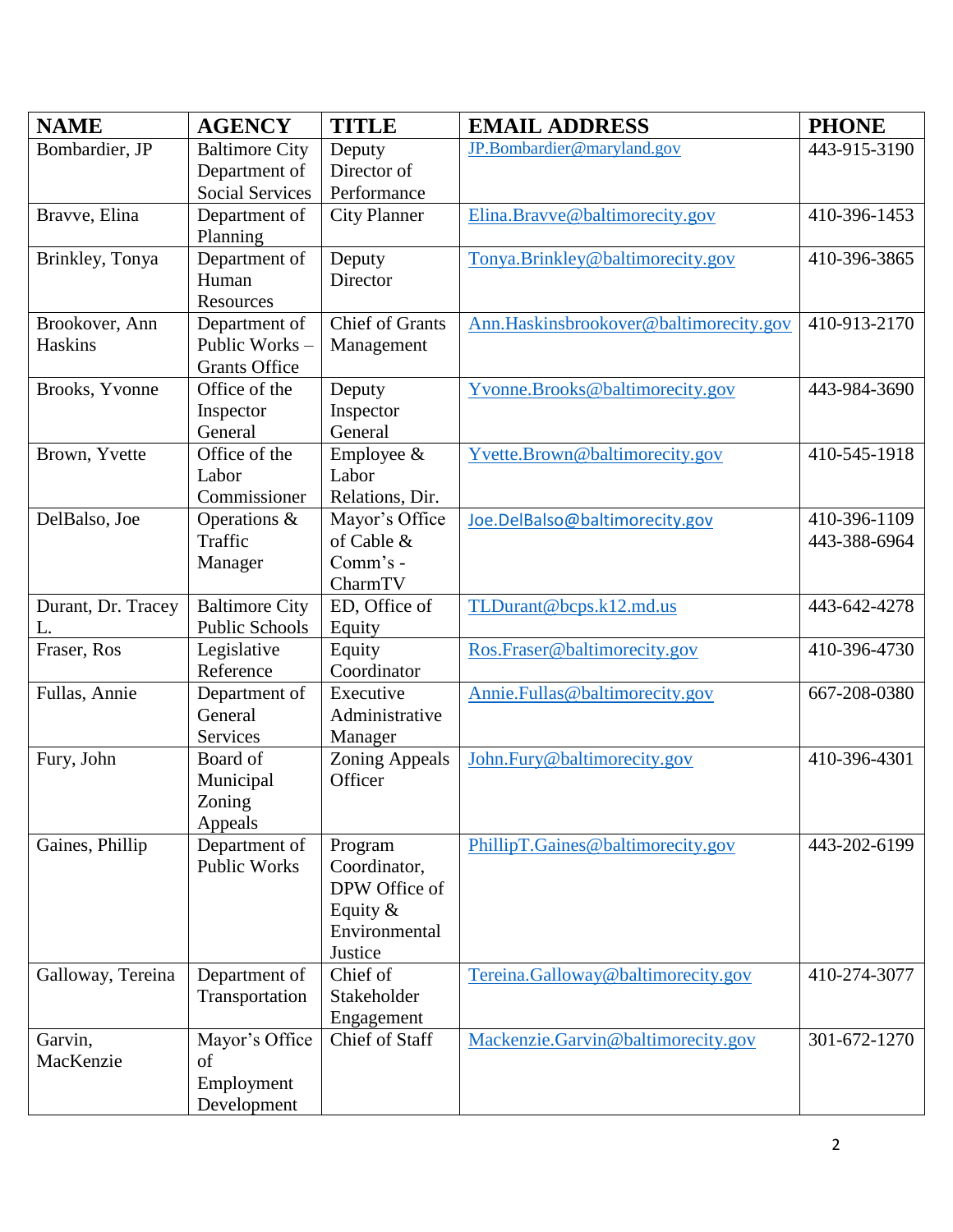| <b>NAME</b>         | <b>AGENCY</b>                                                                   | <b>TITLE</b>                                                  | <b>EMAIL ADDRESS</b>                                             | <b>PHONE</b>                 |
|---------------------|---------------------------------------------------------------------------------|---------------------------------------------------------------|------------------------------------------------------------------|------------------------------|
| Goslee, Jan         | Housing<br>Authority of<br><b>Baltimore City</b>                                | <b>Executive Vice-</b><br>President and<br>General<br>Counsel | Jan.Goslee@habc.org                                              | 410-396-3345                 |
| Green, Nicole       | <b>Baltimore City</b><br>Department of<br>Recreation &<br>Parks                 | Deputy<br>Director of<br>Administration                       | Nicole.Green4@baltimorecity.gov                                  | 410-207-3533                 |
| Hammock, Faith      | Mayor's Office<br>of Children &<br>Family<br><b>Success</b>                     | Workforce<br>Culture<br>Manager                               | Faith.Hammock@baltimorecity.gov                                  | 410-804-7591                 |
| Harmon, Ondoria     | Mayor's Office<br>of<br>Neighborhoods                                           | Senior<br>Community &<br>Neighborhood<br>Liaison              | Ondoria.Harmon@baltimorecity.gov                                 | 443-721-5906                 |
| Hawley, Tammy<br>D. | <b>Baltimore City</b><br>Department of<br>Housing &<br>Community<br>Development | Chief of<br>Strategic<br>Comm's                               | Tammy.Hawley@baltimorecity.gov                                   | 443-984-5753                 |
| Jackson, Charles    | <b>Baltimore City</b><br>Health<br>Department                                   | <b>Health Equity</b><br>Director                              | Charles.Jackson2@baltimorecity.gov                               | 443-527-7074                 |
| Jennings, Terrence  | Mayor's Office<br>of Economic<br>Development                                    | Special<br>Assistant                                          | Terrence.Jennings@baltimorecity.gov                              | 410-215-1354                 |
| Johnson, Ja-Mel     | <b>Baltimore City</b><br>Office of<br>Promotion &<br>the Arts                   | Director of<br>Human<br>Resources                             | Jjohnson@promotionandarts.org<br>Jamel.Johnson@baltimorecity.gov | 443-263-4346                 |
| Kerney, Shamiah     | Mayor's Office<br>of Recovery<br>Programs                                       | Director and<br><b>Chief Recovery</b><br>Officer              | Shamiah.Kerney@baltimorecity.gov                                 | 410-396-3835                 |
| Layman, Leyla       | <b>Baltimore City</b><br>Office of<br>Information<br>Technology                 | Chief of<br>Governance<br>and<br>Administration               | Leyla.Layman@baltimorecity.gov                                   | 443-202-5411                 |
| Lewis, Caroline     | Office of<br>Emergency<br>Management                                            | Emergency<br>Planner                                          | Caroline.Lewis@baltimorecity.gov                                 | 410-396-8076<br>410-371-4687 |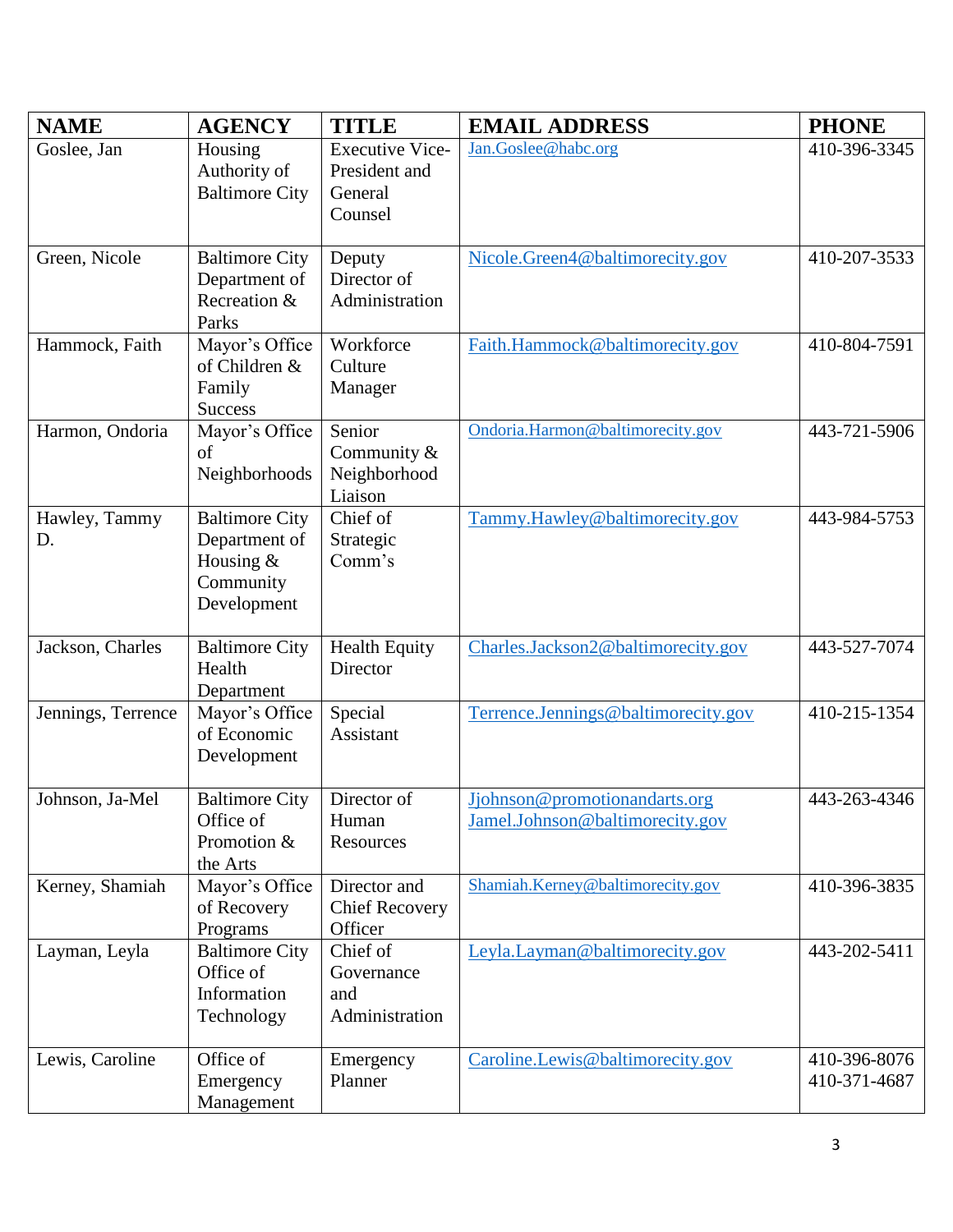| <b>NAME</b>          | <b>AGENCY</b>                   | <b>TITLE</b>          | <b>EMAIL ADDRESS</b>               | <b>PHONE</b> |
|----------------------|---------------------------------|-----------------------|------------------------------------|--------------|
| Losha, Mark          | Mayor's Office                  | Language              | Mark.Losha@baltimorecity.gov       | 440-822-0875 |
| Chaffee              | of Immigrant                    | Access                |                                    |              |
|                      | <b>Affairs</b>                  | Coordinator           |                                    |              |
|                      |                                 |                       |                                    |              |
| Mays, Tammy          | Mayor's Office                  | Housing               | Tammy.Mays@baltimorecity.gov       | 410-262-7536 |
|                      | of Children                     | Stability             |                                    |              |
|                      | and Family                      | Coordinator           |                                    |              |
|                      | <b>Success</b><br>Office of the |                       | Erika.Mcclammy@baltimorecity.gov   | 410-396-4775 |
| McClammy, Erika      | Comptroller                     | Deputy<br>Comptroller |                                    |              |
| Mehu, Natasha        | Mayor's Office                  | Director              | Natasha.Mehu@baltimorecity.gov     | 443-938-0576 |
|                      | of Government                   |                       |                                    |              |
|                      | Relations                       |                       |                                    |              |
| Meleady, Jennifer    | Office of                       | Deputy                | Jennifer.Meleady@baltimorecity.gov | 410-396-6188 |
|                      | Emergency                       | Director              |                                    |              |
| Merrick, Marco       | Management<br>Department of     | Chief, DPW            | Marco.Merrick@baltimorecity.gov    | 443-202-5055 |
|                      | <b>Public Works</b>             | Office of             |                                    |              |
|                      |                                 | Equity $&$            |                                    |              |
|                      |                                 | Environmental         |                                    |              |
|                      |                                 | Justice               |                                    |              |
| Milli, Annie         | Executive<br>Director           | Live Baltimore        | Amilli@livebaltimore.com           | 410-456-4337 |
| Mulwanda, Dr.        | <b>Baltimore City</b>           | Manager               | CDMulwanda@bcps.k12.md.us          | 443-469-3551 |
| Chitamawe Daka       | <b>Public Schools</b>           |                       |                                    |              |
| Olaniran, Nadine     | Department of                   | Senior Program        | Nadine.Olaniran@baltimorecity.gov  | 410-396-4531 |
|                      | Finance                         | Assessment            |                                    |              |
| Reed, Tony           | Bureau of                       | Analyst<br>Operations | Anthony.Reed@baltimorecity.gov     | 410-396-5729 |
|                      | Procurement                     | Manager I             |                                    |              |
| Rhodes, David        | Parking                         | General               | David.Rhodes@baltimorecity.gov     | 443-573-2807 |
|                      | Authority of                    | Counsel               |                                    |              |
|                      | <b>Baltimore City</b>           |                       |                                    |              |
| Sanchez,<br>Marubeth | Office of the                   | <b>Special Agent</b>  | Marubeth.Sanchez@baltimorecity.gov | 443-984-3690 |
|                      | Inspector<br>General            |                       |                                    |              |
| Smith, Michelle      | Office of                       | Preparedness          | Michelle.Smith@baltimorecity.gov   | 410-396-8092 |
|                      | Emergency                       | <b>Section Chief</b>  |                                    | 410-818-8483 |
|                      | Management                      |                       |                                    |              |
| Smith, Stephanie     | Department of                   | Assistant             | Stephanie.Smith@baltimorecity.gov  | 410-396-8337 |
|                      | Planning                        | Director for          |                                    |              |
|                      |                                 | Equity,<br>Engagement |                                    |              |
|                      |                                 | and Comm's            |                                    |              |